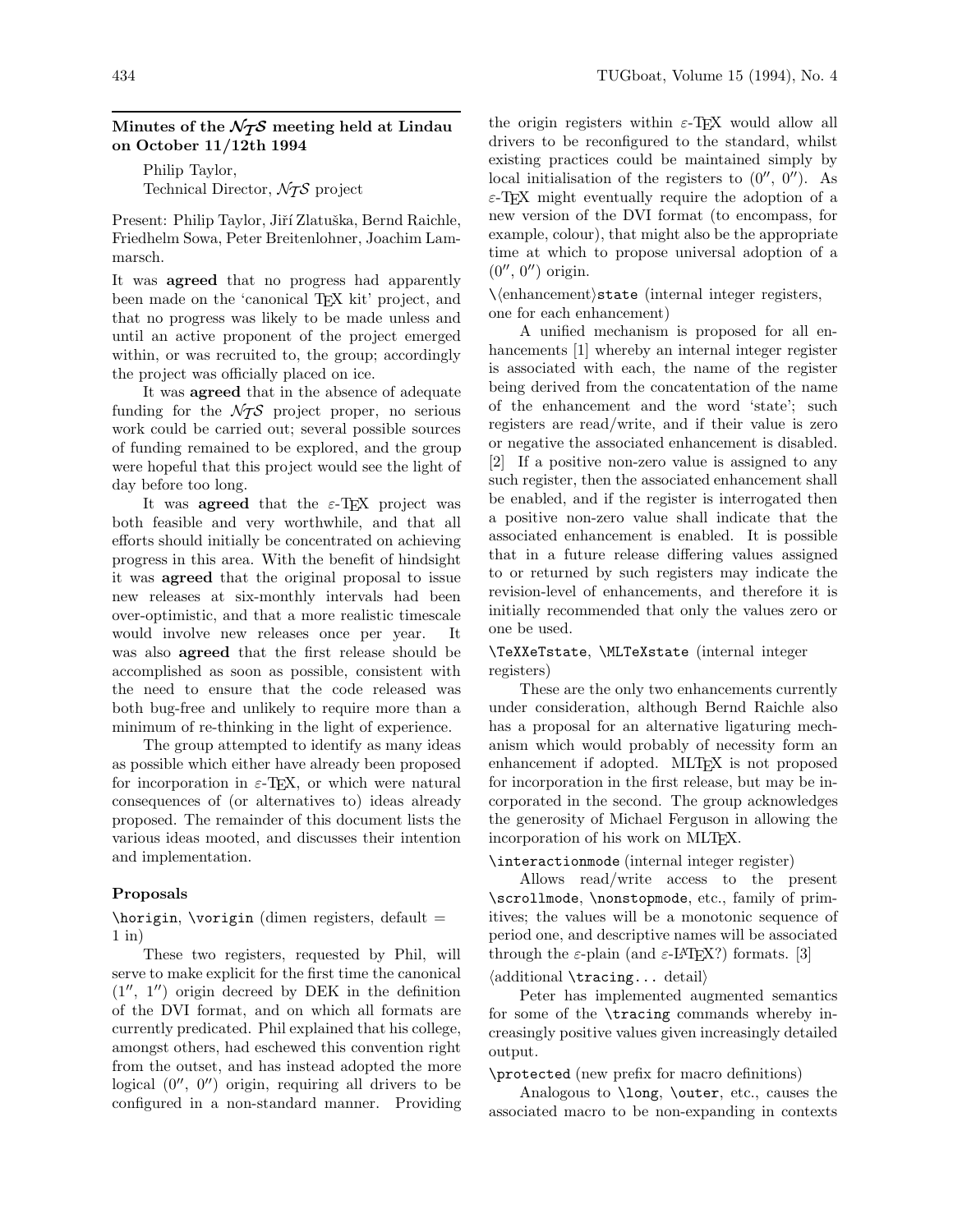where such behaviour is likely to be undesirable (in particular in \writes and \edefs); an explicit \expandafter \empty may be used to force expansion in these circumstances.

#### \bind (new prefix for macro definitions)

Proposed by Phil, this was intended to allow macros to be bound to the current *meaning* of embedded control sequences rather than to their names, in a manner analogous to PostScript's 'bind def'. However the group were unconvinced of the merits of this proposal, and it was classified as 'more work needed' (MWN).

# $\text{evaluate } {\text{arithmetic expression}}$

Intended for use on the r-h-s of \count, \dimen and \skip assignments, it would allow the use of infix arithmetic operators such as  $+$ ,  $-$ ,  $*$  and  $/$ ; the type of the result would, in general, be the type of the simplest operand forming a part of the expression, and the normal semantics of TEX would allow this to be further coerced where necessary. Parenthesised sub-expressions would be allowed. [4]

### \contents  $\langle$ box  $\#$ }

Proposed by Jiří, this is intended to allow the TEX programmer access to the sort of information normally available only via the log file as a result of a \show; in principle it would generate the simplest list of TEX tokens which would generate the box specified, assuming that each token generated still had its canonical meaning. MWN.

#### $\langle$  anchors $\rangle$

Proposed by Jiří, an "anchor point" would be in some senses analogous to a mark, but rather than recording textual information it would instead record the co-ordinates of itself, relative to the reference point of the smallest surrounding box. Additional new primitives would be required to return the co-ordinates of a specified anchor point. MWN.

### $\sc$  \scantokens  ${\delta \cal}$  {\balanced text}}

Allows an existing token-list to be re-input under a different catcode regime from that under which it was created; as it uses all of TEX's present \input mechanism, even %%ff notation will be interpreted as if \input. Causes an 'empty filename' to be input, resulting in  $'()$  appearing in the log file if  $\tau$  is strictly greater than zero. If the token list represents more than one line of input, and if an error occurs, then \inputlinenumber will reflect the logical input line from the token list rather than the current input line number from the current file.

 $\un{standard } {\delta}$ 

An alternative to \protected, for use when a whole brace-delimited token list ('balanced text') is to be protected from expansion. Intended to be used in \writes and \edefs.

## $\text{every}\langle \text{whatever} \rangle$

The group discussed many possibilities of implementing additional **\every** primitives in  $\varepsilon$ -T<sub>E</sub>X; most were classified as MWN, but one (\everyeof) is being considered for  $\varepsilon$ -T<sub>EX</sub> version 1.

### $\{\text{tuk}\ \text{tok}\ \text{tok}\ \text{tok}\}$

Analogous to **\futurelet**, but the  $\langle cs \rangle$  will be expandable, and expand to the next token encountered (or to the next balanced text if the next token is of catcode 1). MWN.

## $\text{futurechardef} \langle cs \rangle \langle tok \rangle \langle char-or-tok \rangle$

A combination of \futurelet and \chardef, will allow the next character to be inspected and its character code returned iff it has not yet been tokenised. If tokenisation has already taken place, will return −1. Intended to allow the catcode of the next character to be changed based on its value.

## $\left\langle \text{cfined }\langle \text{cs} \rangle \right\rangle$

Allows direct testing of whether or not a given  $\langle cs \rangle$  is defined.

#### \ifcsname ... \endcsname

Ditto, but for a sequence of  $\langle$  tokens-expandingto-characters); this also avoids wasting of hash table space.

#### $\mathcal{S}$  (boolean-if)

Inverts the sense of the following boolean-if; particularly useful in conjunction with \ifeof in \loop ... \ifeof ... \repeat constructs, but also of use with (say) \ifdefined and \ifcsname.

#### \TeX(whatever)state

More work needed! A mechanism whereby a TEX document can ask TEX some questions about the current state of its digestive tract. For example it would be nice to know if T<sub>EX</sub> was currently involved in an assignment, and if so which part of the assignment was currently being elaborated.

## $\langle$ marks  $\langle$ integer $\rangle$

Allows, for the first time, a whole family of marks rather than just the one provided by T<sub>F</sub>X; will also require analogous  $\to$  will also require analogous  $\to$  spanned integer, etc. The group propose to provide 16 such marks, but are interested to know if the (LA)TEX community consider this sufficient. A related \markdef primitive may be provided to simplify mark allocation, in a manner analogous to the existing  $\ldots$  def primitives.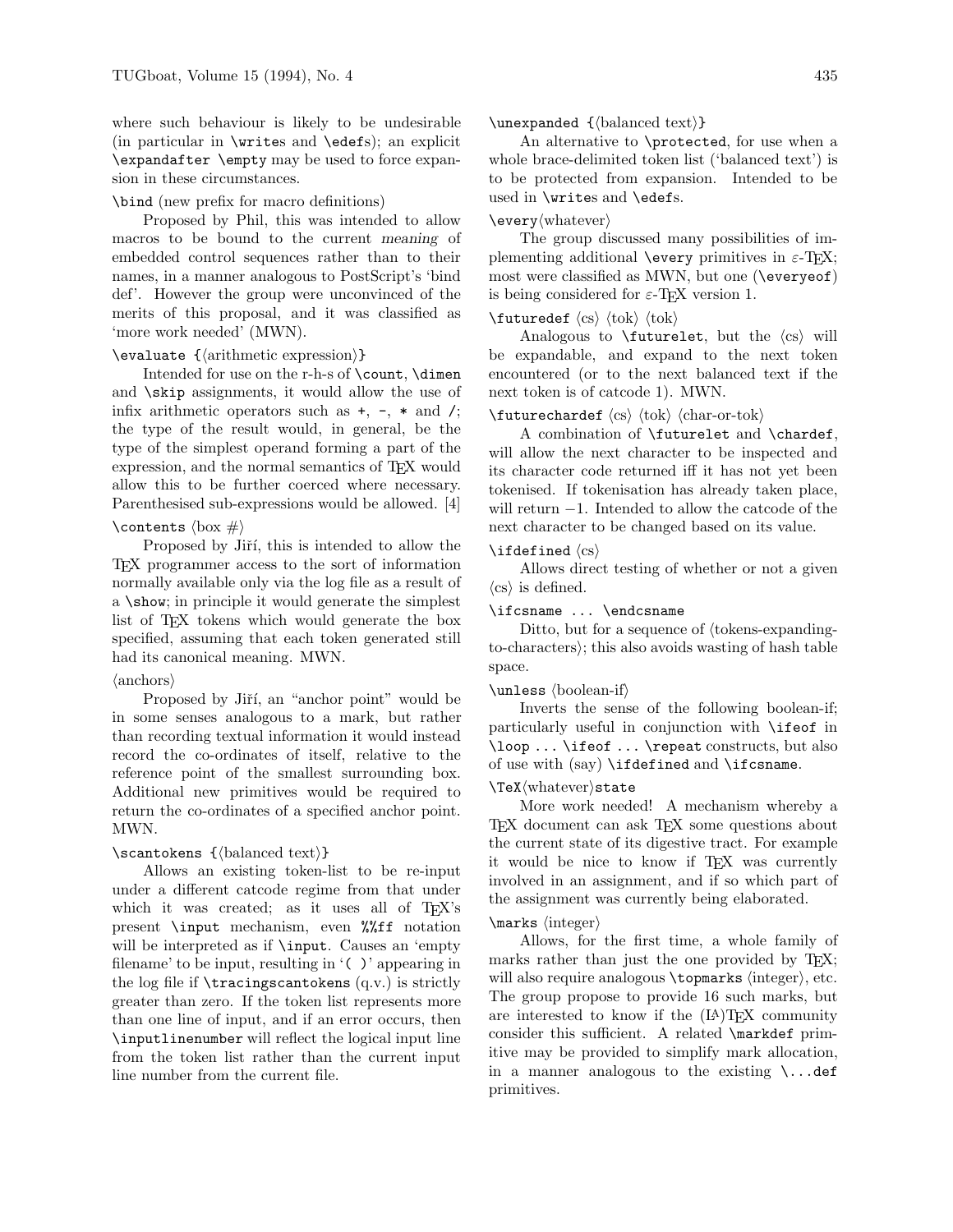### \deferred \special (or perhaps \deferredspecial)

At the moment, only **\writes** are deferred; there are cases when it would be desirable for other things, too, to be expanded only during \shipout, and \specials are one of these.

# $\text{textcode}$  (integer)

Could provide a text-mode analogy to T<sub>E</sub>X's \mathcode. MWN.

# $\mathcal{A}$ le (delimiter)

Analogous to \left and \right, allows delimiters to be classed as \middle, and their spacing thereby adjusted.

## \filename

Would allow access to the name of the file currently being \input. Lots of discussion on just how much or how little should be returned. MWN.

#### \OSname

Very contentious. Would provide the name of the operating system, and thereby allow documents to behave differently on different systems. Deprecated on that basis, and will not be provided unless/until a \system primitive is also provided.

#### \system  ${\delta \cal}$  {\balanced text}}

Definitely not proposed for  $\varepsilon$ -T<sub>EX</sub> version 1. Would allow operating system calls to be made, and their status and result(s) returned in some way. A lot MWN.

# \tracingscantokens (internal integer register) See \scantokens.

 $\langle$ smarter discretionaries $\rangle$ , e.g.

# \discretionarylefthyphenmin

Hyphenation after an implicit hyphen is sometimes highly desirable, and the group are investigating mechanisms whereby this could be both provided and parameterised. MWN.

## \everyhyphen (token list register)

Would allow TEX's present hard-wired behaviour of placing an empty discretionary after every explicit hyphen to be modified. However, there are potentially problems of recursion, and perhaps even a need to remove the hyphen. MWN.

# \clubpenalties, \widowpenalties

A start at improving TEX's penalty system by making it more flexible. These two penalty 'arrays' would allow a different penalty to be associated with one-line widows, two-line-widows, etc. [5]

## \ifenhanced

A boolean-if which would return true iff any enhancement is enabled. Would allow a  $\varepsilon$ -TEX document to check if it is being processed in

'extended' more or 'enhanced' mode. Phil argues for this one but the group are unconvinced: the advice of the T<sub>EX</sub> community is to be sought.

#### \lastnodetype

Would allow, for the first time, the unambiguous identification of the type of the last node of one of TEX's internal lists, removing (for example) the ambiguity when \lastpenalty returns 0 (which can indicate no penalty node, or a penalty node with value 0). Would return one of a monotonic series of integers of period one. Meaningful names would be assigned to these through the  $\varepsilon$ -series formats. [3]

## \unnode

Would allow the removal of *any* node from the end of one of TEX's internal lists.

#### \lastnode

Perhaps analogous to \contents (q.v.), or perhaps quite different, would allow access to the value of the last node of one of TEX's internal lists. Generalises TEX's present mechanism whereby only a subset of nodes can be accessed. MWN.

# $\text{t}_\text{integer}$  to  $\langle \text{cs} \rangle$

Allows a single line to be read from an input file as if each character therein had catcode 12. [6] Intended to be used for verbatim copying operations, in conjunction with \scantokens, or to allow error-free parsing of 'foreign' (non-TEX) files.

# $\text{everyes f } \{ \text{balanced text} \}$

Provides a hook whereby the contents of a token list register may be inserted into T<sub>EX</sub>'s reading orifice when end-of-file is encountered during file reading. Would not be invoked if the file indicated logical e-o-f through the medium of \endinput. Proposed by Phil to allow clean processing of file-handling code which requires a (sequence of characters yielding) \else or \fi to be found in a file, where no such sequence can be guaranteed.

### \listing (internal integer register)

Would allow the generation of a listing containing (for example) TEX's analysis of current brace depth, macro nesting, etc. Different positive values would allow different amounts of information to be generated. Would the TEX community like such a feature?

### \defaultextension

Would allow TEX's present hard-wired behaviour of appending .tex to a filename not possessing an explicit extension to be modified, allowing an alternative extension to be specified. Would this be of use to the  $L2_{\epsilon}/L3$  team, and/or to the T<sub>F</sub>X world in general?